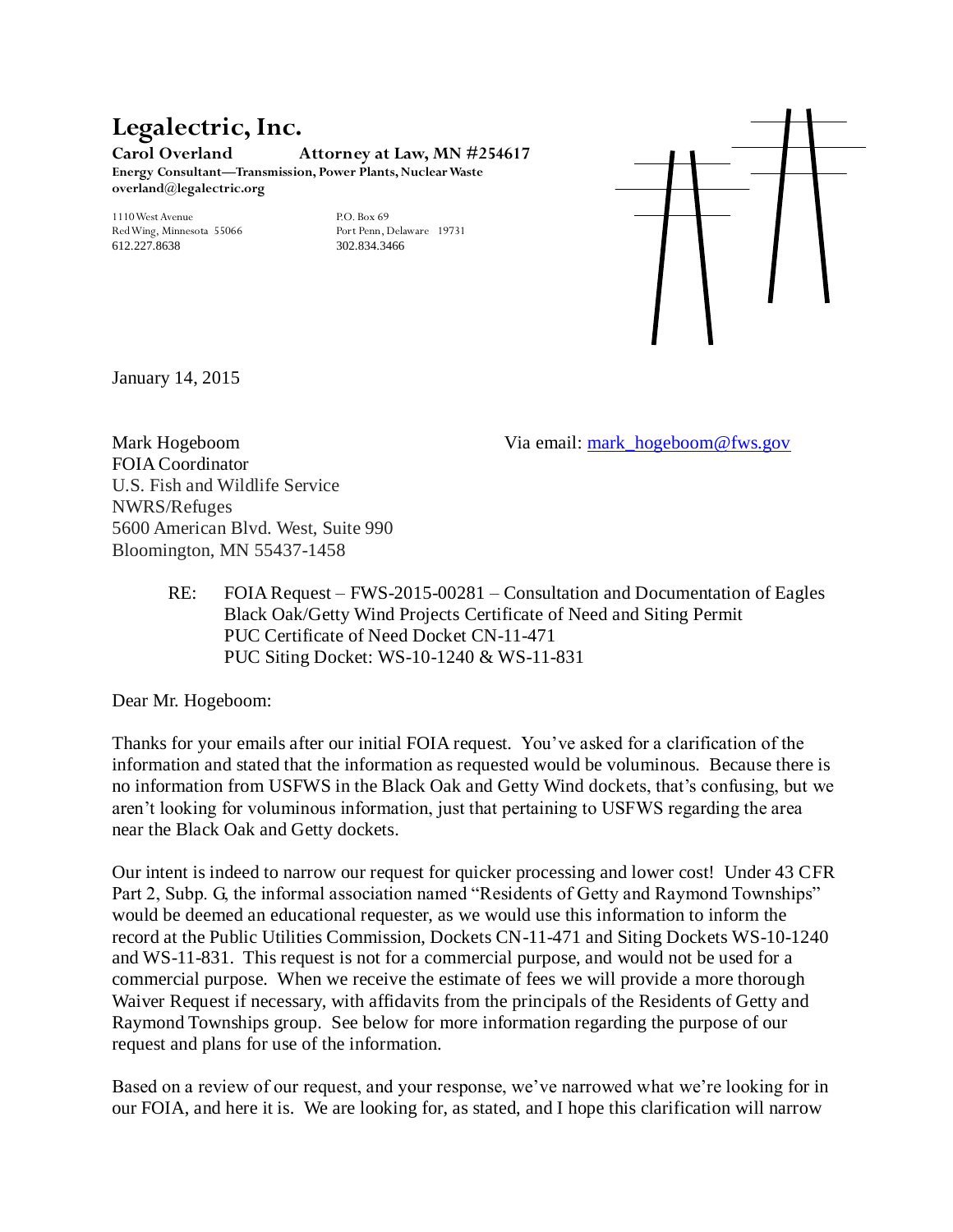down our request. At this time we request:

## **1) PERTAINING TO THE GETTY WIND PROJECT AND BLACK OAK WIND PROJECT ONLY:**

- **All records of the Applicant's consultation with USFWS, comments offered by USFWS regarding the Black Oak and Getty Wind projects.**
- **USFWS documentation of eagles and other avian species birds protected by the Bald and Golden Eagle Protection Act and the Migratory Bird Treaty Act in the Black Oak and Getty Wind project area, both within the footprint and within a five mile radius. (**Maps below are from Avian Study for the project. There is an eagle nest acknowledged by Applicants, represented by red dot in map below on right, and turbines are planned in flight path, notably between the Padua WMA and Trisko WMA. There are 13 turbines within 2 miles of this nest. Other birds in the area include trumpeter swans, loons, etc.)
- **Take Permit applications submitted regarding the Getty Wind Project and Black Oak Wind Project, and if none, whether Take Permit will be required.**

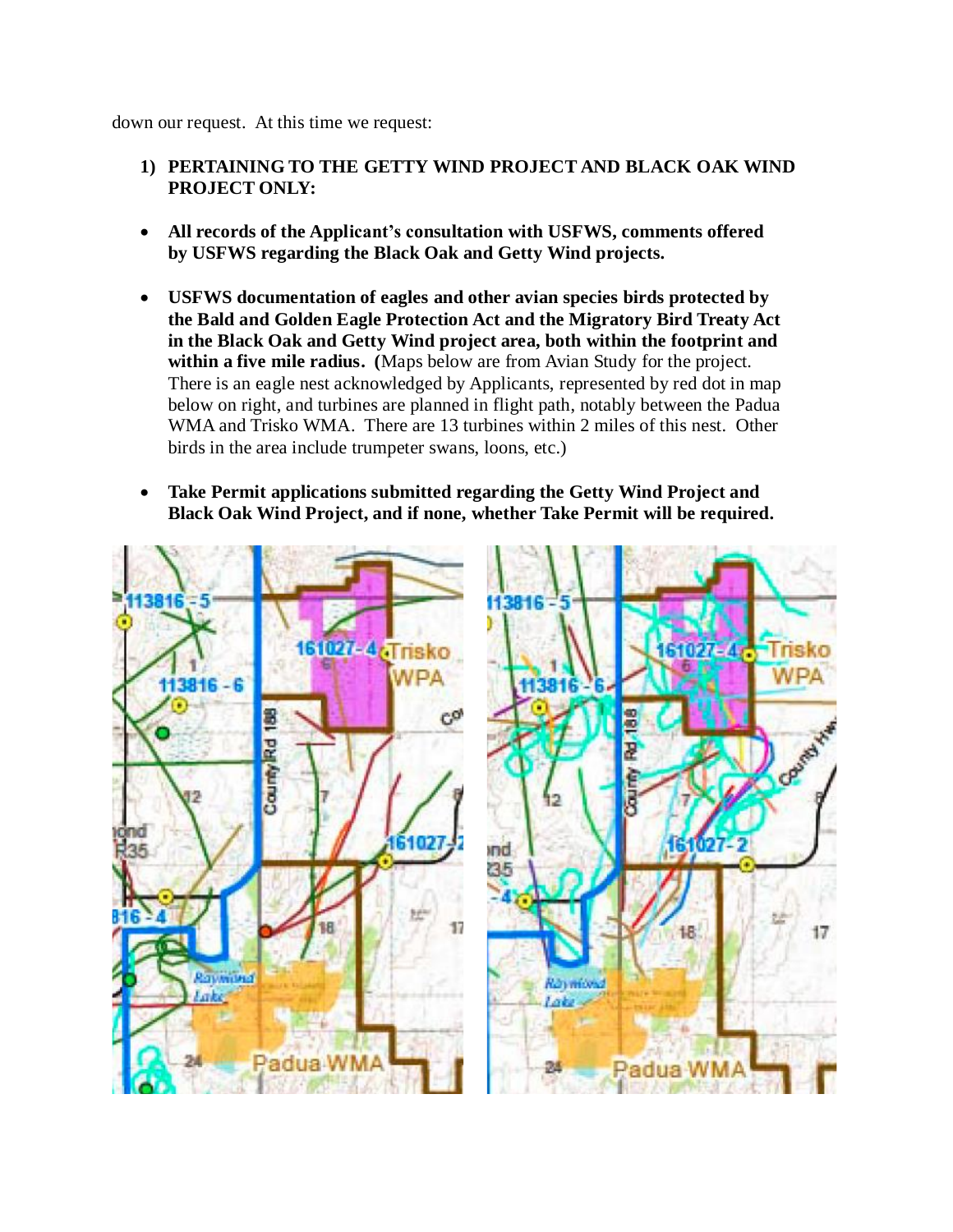## 2) **INFORMATION REGARDING HABITAT CONSTRUCTION AND RESTORATION BY USFWS IN THIS SPECIFIC AREA.**

 **Please provide any and all information USFWS has regarding USFWS habitat work just north of the Padua WMA, and south of Co. Rd. 28 on property owned by the Jennissons.** A member of Residents of Getty and Raymond Townships, Barbara Jennisson, notes that USFWS did extensive rehabilitation work building ponds on their land in 1998, above the Padua WMA, and south of Co. Rd. 28, the brown line on the north edge of Section 19. This is an area where birds congregate in great numbers, yet this area has not been delineated on any of the wind projects' maps. Further to the northeast, there is another bald eagle nest, also not noted on the project maps. We request this USFWS information regarding its restoration work to enter into the PUC's docket for these two projects.

It is our hope that this clarification of the information we are requesting will simplify and speed this request.

## **Fee Waiver**

On behalf of Residents of Getty and Raymond Townships, I request a fee waiver under 7 C.F.R. Subtitle A, Part 1, Subpart A, Section 6. This FOIA is likely to contribute significantly to public understanding of the operations and activities of the government, specifically how this USDA Rural Development came to be and what efforts are being made to secure payment and hold loan recipients accountable. There is no commercial interest on the part of the requester, Residents of Getty and Raymond Townships, as they have no commercial interest. This request is for information related to a wind project application in their neighborhood, and the Residents of Getty and Raymond Townships are participating members of the public in this utility regulatory docket.

Regarding this FOIA request, and the "six factors" governing a fee waiver or reduction in cost found in 7 C.F.R. Subtitle A, Part 1, Subpart A, Section 6 (1):

- i. The subject of the request is "the operations or activities of the government," specifically:
	- USFWS activities, consultation, discussions, evaluation, bird and nest inventories, related to the Getty and Black Oak wind projects, captioned above.
	- USFWS activities of habitat development on the property owned by the Jennissions in Stearns County, Minnesota.

ii. The information is "likely to contribute" because it is necessary to understand and document the presence of protected avian species in the area, the participation of USFWS and discussions with the project applicants and state agencies, production of USFWS comments made because there are none in any of the project dockets, all of which should be a matter of public record and available to the Public Utilities Commission for consideration as they evaluate the permit applications.